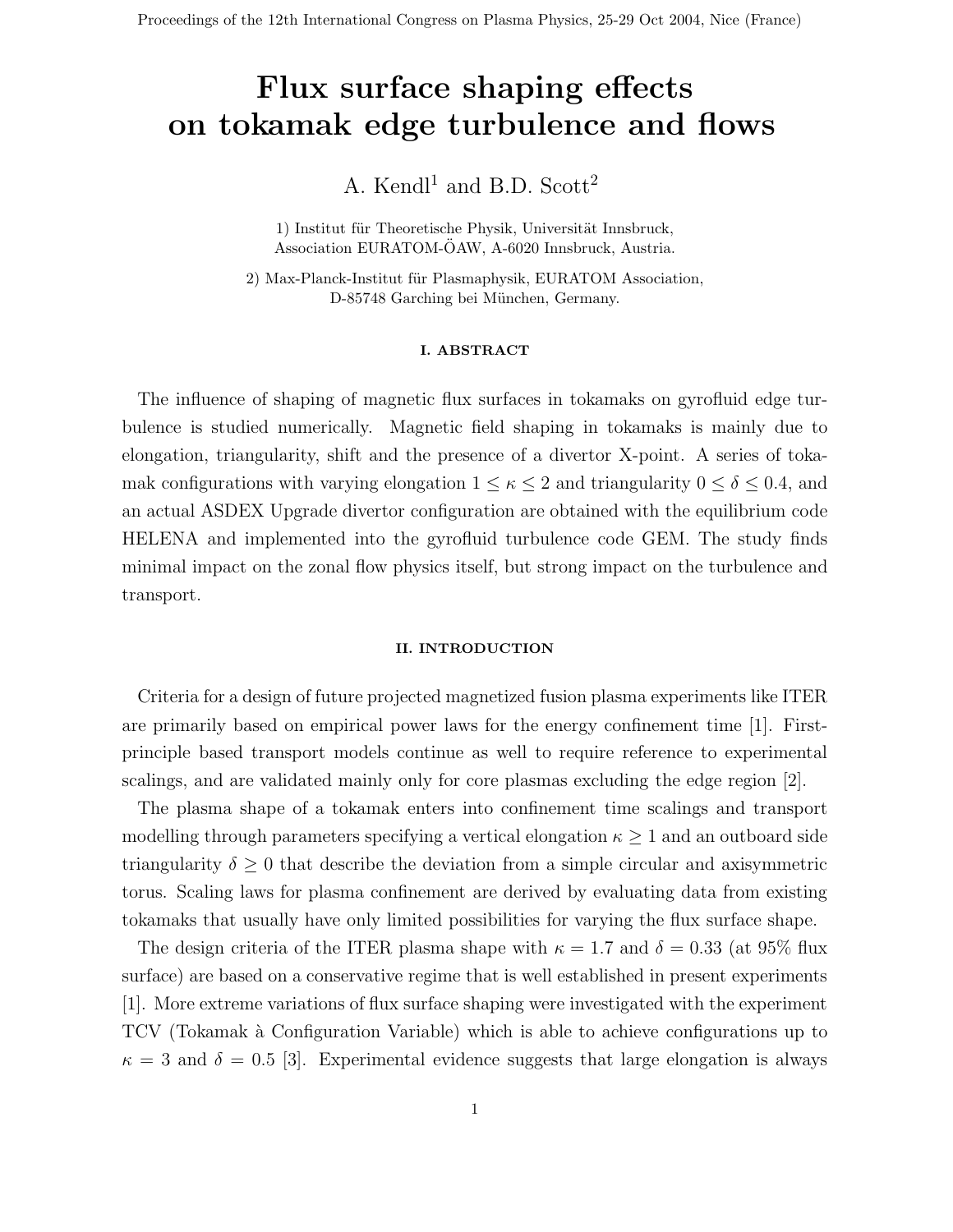beneficial for local and global energy confinement, whereas the effect of triangularity is smaller and can even change sign depending on the size of the Shafranov shift.

One of the main requirements for successful performance of future fusion experiments is the prospect of operation in a high confinement H-mode. The formation of a transport barrier in a magnetically confined toroidal H-mode plasmas is closely related to the presence of radially sheared poloidal or toroidal flows which act to suppress turbulent convection [4,5]. Both neoclassical particle dynamics and also zonal structures in turbulent potential fluctuations can lead to radially varying electric fields  $E(r)$  that drive flows with velocity  $\mathbf{v}_E = (c/B^2)\tilde{\mathbf{E}} \times \mathbf{B}$  perpendicular to a background magnetic field **B** [6-8].

The transition between states of low plasma confinement (L-mode) to the high confinement regime featuring such an edge transport barrier (H-mode) is up to now not satisfactorily described by any of the existing first-principle theories [9]. The notion that generation of zonal flows by inverse cascade of the turbulence can act to self-regulate by suppressing the driving turbulent vortices has lead to the development of predator-prey type bifurcation models that are able to describe specific characteristics of the L-H transition (see e.g. [10]). Early computations based on the resistive-g [11] and collisional drift wave [12] models found self-generated sheared flows which could be argued as an L-H transition trigger. However, more recent models in more comprehensive treatment of the toroidal geometry do not find this [13].

After the initial discovery in the early divertor experiment ASDEX [14] it has been found in numerous large tokamaks around the world that the presence of a divertor (originally designed to improve the impurity exhaust) significantly enhances the prospect of reaching the H-mode state.

There have been several approaches to model the confinement transition in magnetized plasmas [9]. Validation of such models by numerical simulation and improved theory is an issue of outstanding importance. Up to now both the transition models as well as the numerical simulations have relied mainly on much oversimplified representations of the plasma geometry. In our present work we intend to test the foundations of confinement and transition models by using basic first-principle numerical simulations of plasma turbulence that implement realistic flux surface shaping effects into a gyrofluid tokamak edge code. The aim is to test and in principle falsify particular theoretical bases for heuristic models and scenarios which are then applied to experimental modelling.

Spin-up and suppress scenarios (self generated zonal flows whose return effect should be to reduce the turbulence and transport)in transition models can qualitatively be reproduced by first-principle simulations of edge turbulence [11,12]. However, the introduction of 3D toroidal compressibility of the zonal flows opens channels in the nonlinear dynamics of the vortex-flow interaction that strongly affect the flow energetics [16,17]. The ori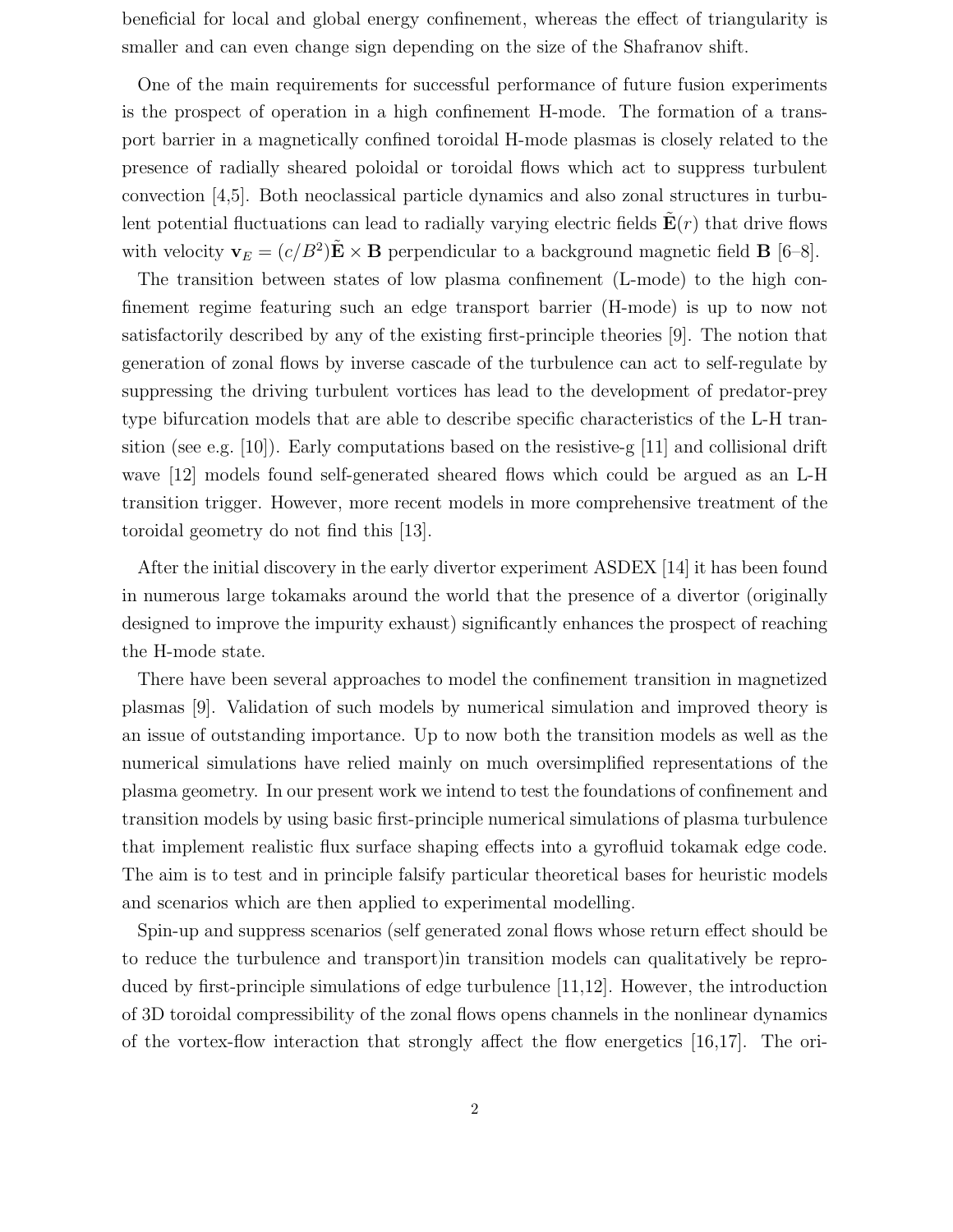gin of the compression is the geodesic curvature of the magnetic field lines. The flow is thereby coupled with poloidally asymmetric pressure sidebands which are consumed by the turbulence and global Alfvén or parallel flow dynamics. This geodesic transfer mechanism represents a restoring loss channel for the zonal flows, ultimately placing them in statistical equilibrium with the turbulence, with the Reynolds stress (spin-up) mechanism continuing to operate. Since the latter acts on all frequencies, the geodesic acoustic mode (GAM) oscillation itself need not be present for the geodesic transfer mechanism to operate. The net result of this is that turbulent transport in 3D toroidal edge computations is found to be reduced but not completely suppressed by the self-generated zonal flows.

This geodesic transfer effect was first studied for the case of a basic circular toroidal magnetic field. Modern tokamak plasma experiments exhibit a shaping of the confining magnetic field that is considerably different from a perfect torus and feature characteristics like a quasi elliptic elongation in the horizontal direction of up to a factor 2, some triangularity on the outboard field side, and are usually equipped with a divertor for impurity exhaust that introduces an X-point in the magnetic field. Field lines are accordingly strongly and inhomogenously sheared and curved in the closed flux surface region of the plasma edge near the separatrix. A schematic view of a shaped plasma cross section is shown in Fig. 1.

In the following we give both first-principle numerical evidence and a clear physical picture of how plasma shaping and the presence of a divertor via its modification of plasma geometry can influence the outcome of the turbulence/flow interaction.



. FIG. 1. Poloidal cross section of a tokamak plasma (ASDEX Upgrade) showing the elongation and triangularity of closed flux surfaces and a lower X-point on the separatrix. A section of the flux tube for drift wave turbulence simulations winding around the torus along field lines is here locally intersecting the outer midplane of the plasma edge.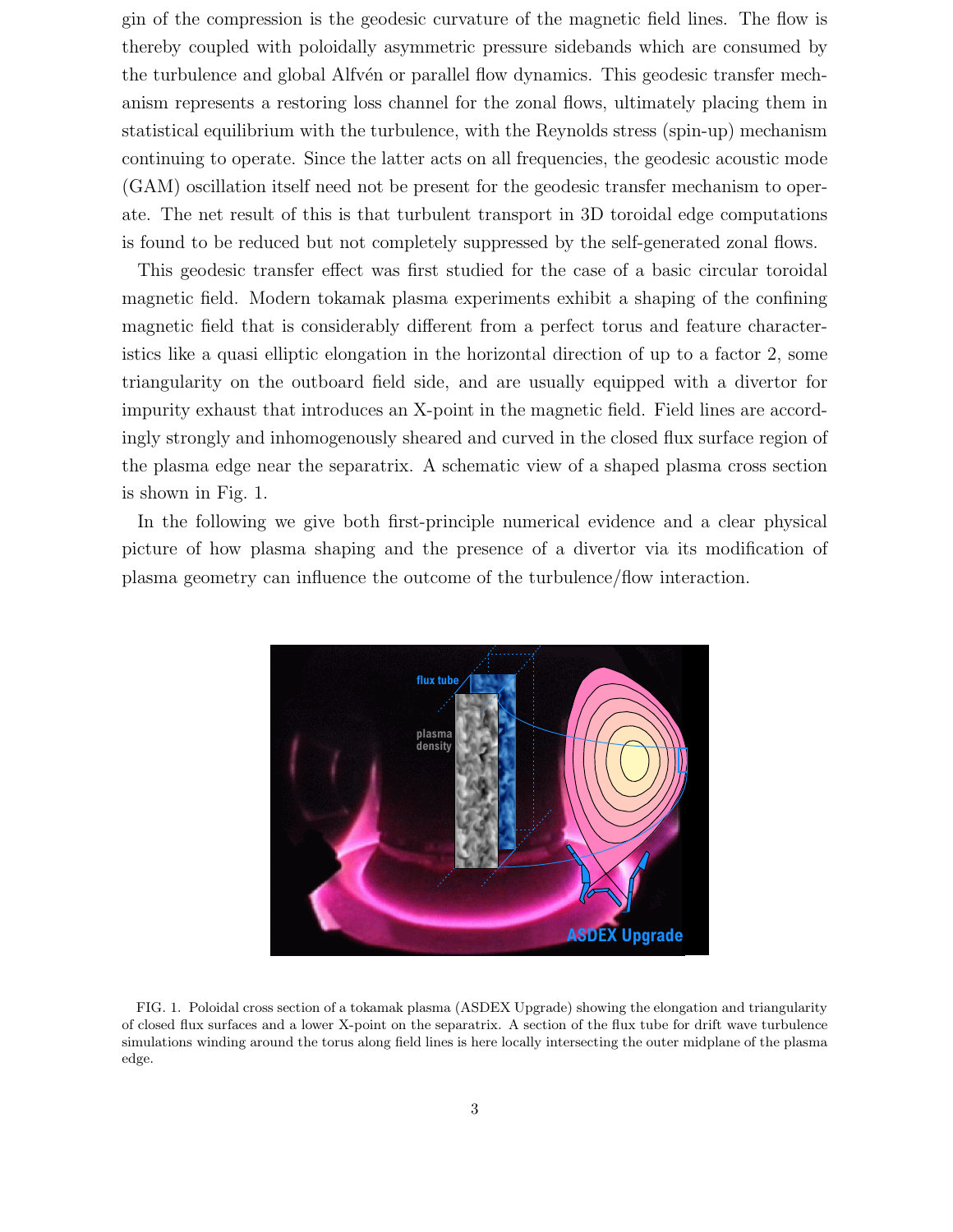#### III. THE GYROFLUID ELECTROMAGNETIC MODEL GEM3

Transport in a fusion edge plasma is dominated by turbulent low-frequency drift wave motion that causes a fluid-like convection through  $E \times B$  vortices in a plane perpendicular to the magnetic field direction.

The gyrofluid electromagnetic two-moment model GEM3 is a generalisation of the drift-Alfv $\acute{e}$ n wave equations for describing tokamak edge turbulence in the isothermal approximation. By constructing moments from the nonlinear gyrokinetic equation the gyrofluid continuity equations for the perturbed densities  $\tilde{n}_i$  and  $\tilde{n}_e$  and the force balance equations for the parallel velocities  $\tilde{u}_{\parallel}$  and  $\tilde{v}_{\parallel}$  can be obtained. The tilde symbol denotes dependent variables, disturbances on a background which is homogeneous except for density profile gradients given by  $\nabla n_{i0}$  and  $\nabla n_{e0}$ , with scale length given by the additional parameter  $L_{\perp}$  (for additional details cf. Ref. [18] for the equations and parameters and Ref. [21] for the geometry). The ion equations are:

$$
\frac{1}{n_i} \left( \frac{\partial}{\partial t} + \mathbf{u}_E \cdot \nabla \right) (\tilde{n}_i + n_{i0}) = -B \nabla_{\parallel} \frac{\tilde{u}_{\parallel}}{B} + \mathcal{K} \left( \tilde{\phi}_G \right) + \frac{T_i}{n_i e} \mathcal{K} \left( \tilde{n}_i \right)
$$
(1)

$$
\frac{1}{c}\frac{\partial \tilde{A}_{\parallel}}{\partial t} + \frac{M_i}{e} \left(\frac{\partial}{\partial t} + \mathbf{u}_E \cdot \nabla\right) \tilde{u}_{\parallel} = -\nabla_{\parallel} \tilde{\phi}_G - \frac{T_i}{n_i e} \nabla_{\parallel} (\tilde{n}_i + n_{i0}) - \eta_{\parallel} \tilde{J}_{\parallel}
$$
(2)

and the electron equations are

$$
\frac{1}{n_e} \left( \frac{\partial}{\partial t} + \mathbf{v}_E \cdot \nabla \right) (\tilde{n}_e + n_{e0}) = -B \nabla_{\parallel} \frac{\tilde{v}_{\parallel}}{B} + \mathcal{K} (\tilde{\phi}) - \frac{T_e}{n_e e} \mathcal{K} (\tilde{n}_e)
$$
(3)

$$
\frac{1}{c}\frac{\partial \tilde{A}_{\parallel}}{\partial t} - \frac{m_e}{e} \left(\frac{\partial}{\partial t} + \mathbf{v}_E \cdot \nabla\right) \tilde{v}_{\parallel} = -\nabla_{\parallel} \tilde{\phi} + \frac{T_e}{n_e e} \nabla_{\parallel} \left(\tilde{n}_e + n_{e0}\right) - \eta_{\parallel} \tilde{J}_{\parallel} \tag{4}
$$

with the current given by

$$
\frac{\tilde{4\pi}}{c}J_{\parallel} = n_i e \tilde{u}_{\parallel} - n_e e \tilde{v}_{\parallel} = -\nabla_{\perp}^2 \tilde{A}_{\parallel}. \tag{5}
$$

The two species are in addition connected by gyrofluid polarisation,

$$
\Gamma_1 \tilde{n}_i e + n_i e^2 \frac{\Gamma_0 - 1}{T_i} \tilde{\phi} = \tilde{n}_e e, \quad \text{with } \Gamma_0 \text{ approximated by } \Gamma_0 = (1 - \rho_i^2 \nabla_\perp^2)^{-1}.
$$
 (6)

The operator  $\Gamma_0$  gives the averaging to express guiding centre densities in terms of space densities.

Finite gyroradius effects for electrons are neglected, but the ions are subjected to the reduced potential  $\tilde{\phi}_G$  given by weighted gyroaveraging,

$$
\tilde{\phi}_G = \Gamma_1(\tilde{\phi}),
$$
 with  $\Gamma_1 = \Gamma_0^{1/2}$ , approximated by  $\Gamma_1 = (1 - \frac{1}{2}\rho_i^2 \nabla_\perp^2)^{-1}.$  (7)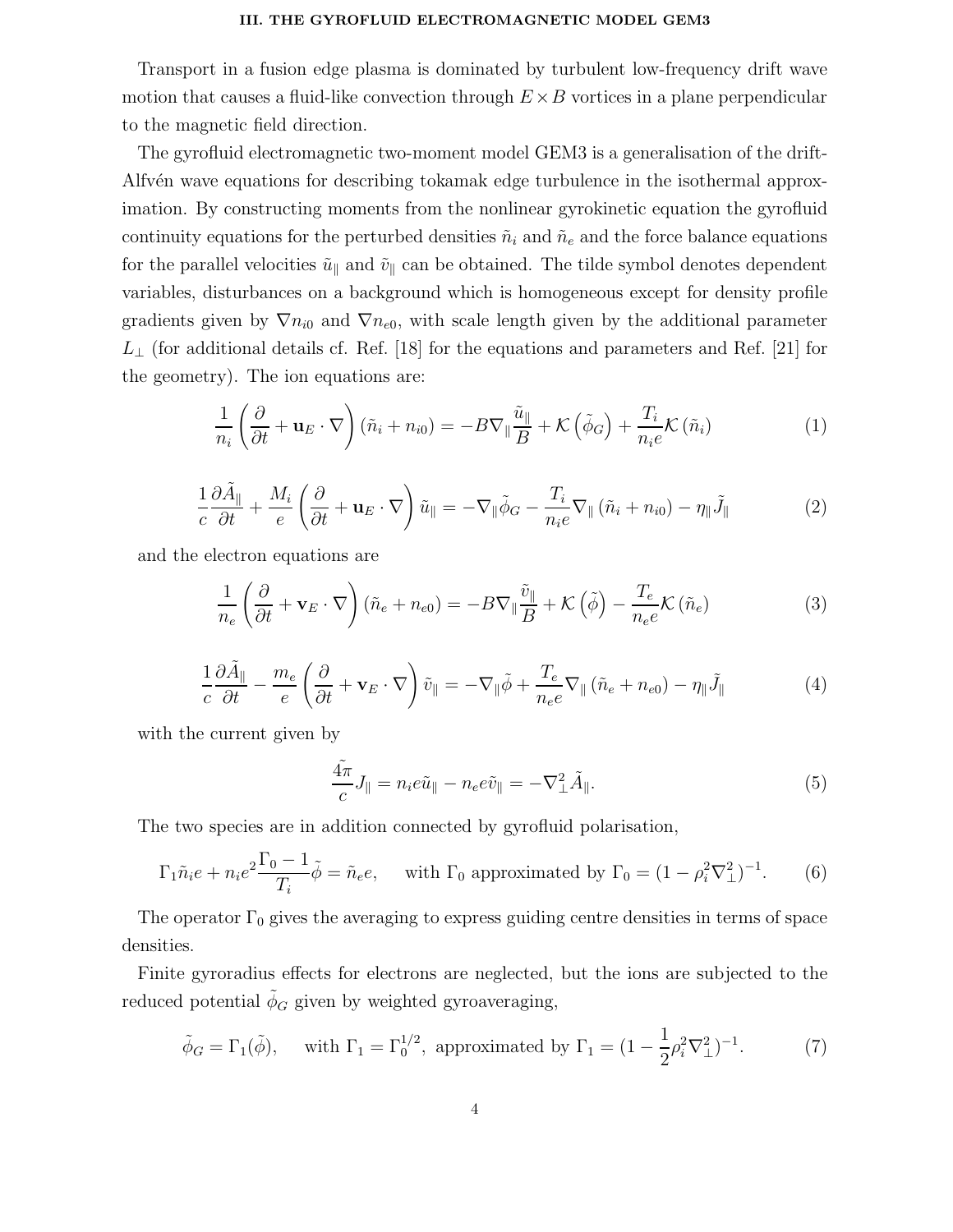The  $E \times B$  advection velocity for electrons is  $\mathbf{v}_E = (c/B^2) \mathbf{B} \times \nabla \phi$ , and the finite gyroradius equivalent for ions is  $\mathbf{u}_E = (c/B^2)\mathbf{B} \times \nabla \phi_G$ .

The differential operators are the parallel gradient

$$
\nabla_{\parallel} = (1/B)(\mathbf{B} + \tilde{\mathbf{B}}_{\perp}) \cdot \nabla, \tag{8}
$$

with magnetic field disturbances  $\tilde{\mathbf{B}}_{\perp} = (-1/B)\mathbf{B} \times \nabla \tilde{A}_{\parallel}$  as additional nonlinearities, the perpendicular Laplacian

$$
\nabla_{\perp}^{2} = \nabla \cdot [(-1/B^{2}) \mathbf{B} \times (\mathbf{B} \times \nabla)], \qquad (9)
$$

and the curvature operator

$$
\mathcal{K} = \nabla \cdot [(c/B^2)\mathbf{B} \times \nabla)].
$$
\n(10)

The edge plasma is further characterised by collisionality  $C = 0.51\hat{\epsilon}(\nu_e c_s/L_{\perp})(m_e/M_i)$ , magnetic induction  $\hat{\beta} = \hat{\epsilon}(4\pi p_e/B^2)$ , electron inertia  $\hat{\mu} = \hat{\epsilon}(m_e/M_i)$  with the scale ratio parameter controlling the ion inertia,  $\hat{\epsilon} = (qR/L_{\perp})^2$ , and  $c_s = \sqrt{T_e/M_i}$  is the sound speed. We choose nominal parameters to reflect typical tokamak edge conditions:  $C = 5, \hat{\beta} =$  $1, \hat{\mu} = 5$  and  $\hat{\epsilon} = 18350$ .

The computational domain is set to  $64 \times 256$  nodes in units of the drift scale  $\rho_s =$  $(c/eB)\sqrt{T_eM_i}$  for  $(x, y)$  and 16 nodes in one field line connection length  $(2\pi qR)$  in  $-\pi$  $z < \pi$ . The dimensions are chosen to appropriately account for statistical isotropy in small scales in both perpendicular directions with satisfactory spectral overlap, and for an extended box size in the electron drift direction  $y$  to reflect the "thin-atmosphere" nature of the edge layer. A grid resolution down to  $\rho_s$  together with a radial  $(x)$  domain size comparable to  $L_{\perp}$  guarantees inclusion of all scales necessary for the nonlinear dynamics that are essential for the drift wave turbulence characteristics [16].

#### IV. FLUX TUBE REPRESENTATION OF TOKAMAK GEOMETRY

Tokamak equilibria are computed by solving the Grad-Shafranov / Lüst-Schlüter equation with the code HELENA [20], implemented as described in Ref. [13]. A set of nested flux surfaces in straight field line Hamada coordinates  $(V, \theta, \zeta)$  is obtained by specification of given radial profiles of pressure and rotational transform, and of the shape of the bounding last closed flux surface. These Hamada coordinates are then transformed into a field aligned system and re-scaled into local flux tube coordinates  $(x, y, z)$  [19].

A transformation of the coordinate y, which signifies the electron diamagnetic drift direction perpendicular to the magnetic field within flux surfaces, is applied in order to avoid grid deformation by local magnetic shear [21] .Otherwise, grid cells are sheared strongly in  $y$  direction particularly near the X-point region, with malign consequences on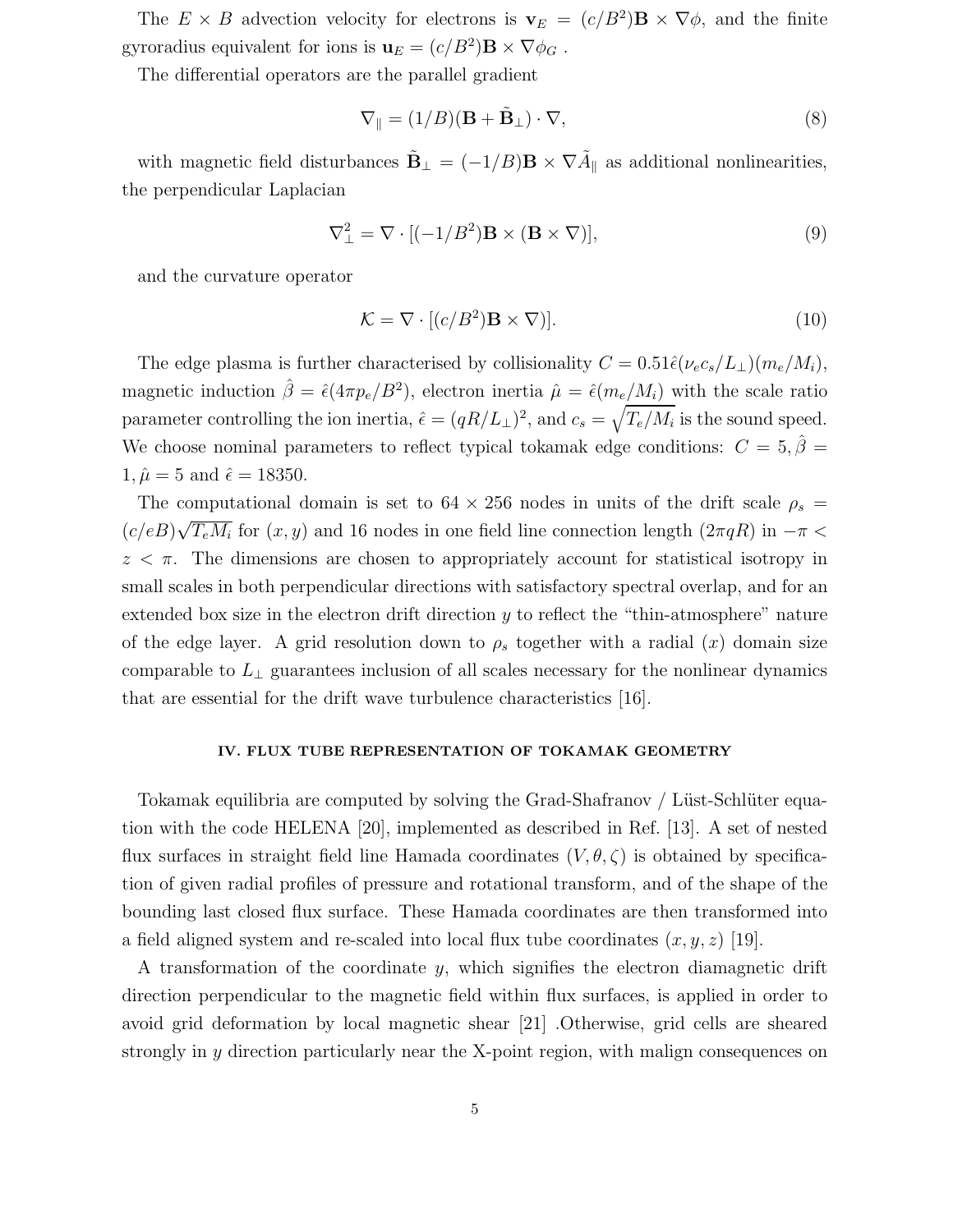nonlinear dynamics, especially in the vorticity, that lead to a violation of the basic drift wave character and overestimate linear MHD-like dynamics. The differential operators are then expressed in terms of the flux tube coordinates: The curvature operator becomes

$$
\mathcal{K} = \mathcal{K}^x(z)\nabla_x + \mathcal{K}^y(z)\nabla_y,\tag{11}
$$

the perpendicular Laplacian in flute mode ordering is

$$
\nabla_{\perp}^{2} = g^{xx}(z)\frac{\partial^{2}}{\partial x^{2}} + 2g^{xy}(z)\frac{\partial^{2}}{\partial x\partial y} + g^{yy}(z)\frac{\partial^{2}}{\partial y^{2}},\tag{12}
$$

and the parallel derivative is

$$
\nabla_{\parallel} = b^z(z) \frac{\partial}{\partial z},\tag{13}
$$

noting also that the factor of  $B^2$  in  $\rho_i^2$  $i<sub>i</sub><sup>2</sup>$  also depends on z. Some metric coefficients  $g<sup>ij</sup>$ that were obtained for elongation  $\kappa = 1$  and  $\kappa = 2$  with triangularity  $\delta = 0$  and  $\delta = 0.4$ are shown in Fig. 2. Increasing elongation  $\kappa$  specifically rises the local magnetic shear  $S = \nabla_{\parallel}(g^{xy}/g^{xx})$  and reduces  $\mathcal{K}^x$  both in the upper and lower regions of the torus that correspond to flux tube coordinates  $z = \pm \pi/2$ . Local and global magnetic shear have a damping influence on tokamak edge turbulence [15], whereas geodesic curvature acting through  $\mathcal{K}^x$  upon  $k_y = 0$  modes maintains the coupling for a loss channel from zonal flow energy eventually to turbulent vortices [16]. Both mechanisms help to reduce the local turbulent  $E \times B$  heat transport  $\mathbf{Q} = T\langle \mathbf{v}_{E\times B}\tilde{n}\rangle$ . Normal curvature  $\mathcal{K}^y$  on the other hand strengthens primarily the interchange forcing of the turbulence  $(k_y \neq 0)$ .



FIG. 2. Metric element  $g^{xx}$ ,  $g^{xy}$  (unshifted), normal curvature  $K^y$ , geodesic curvature  $K^x$ , magnetic field strength B and local magnetic shear S in a tokamak with elongation  $\kappa = 1$  and triangularity  $\delta = 0$  (dashed lines), compared to a configuration with  $\kappa = 2$  and  $\delta = 0.4$  (thin solid lines) and to an actual ASDEX Upgrade configuration (bold solid lines).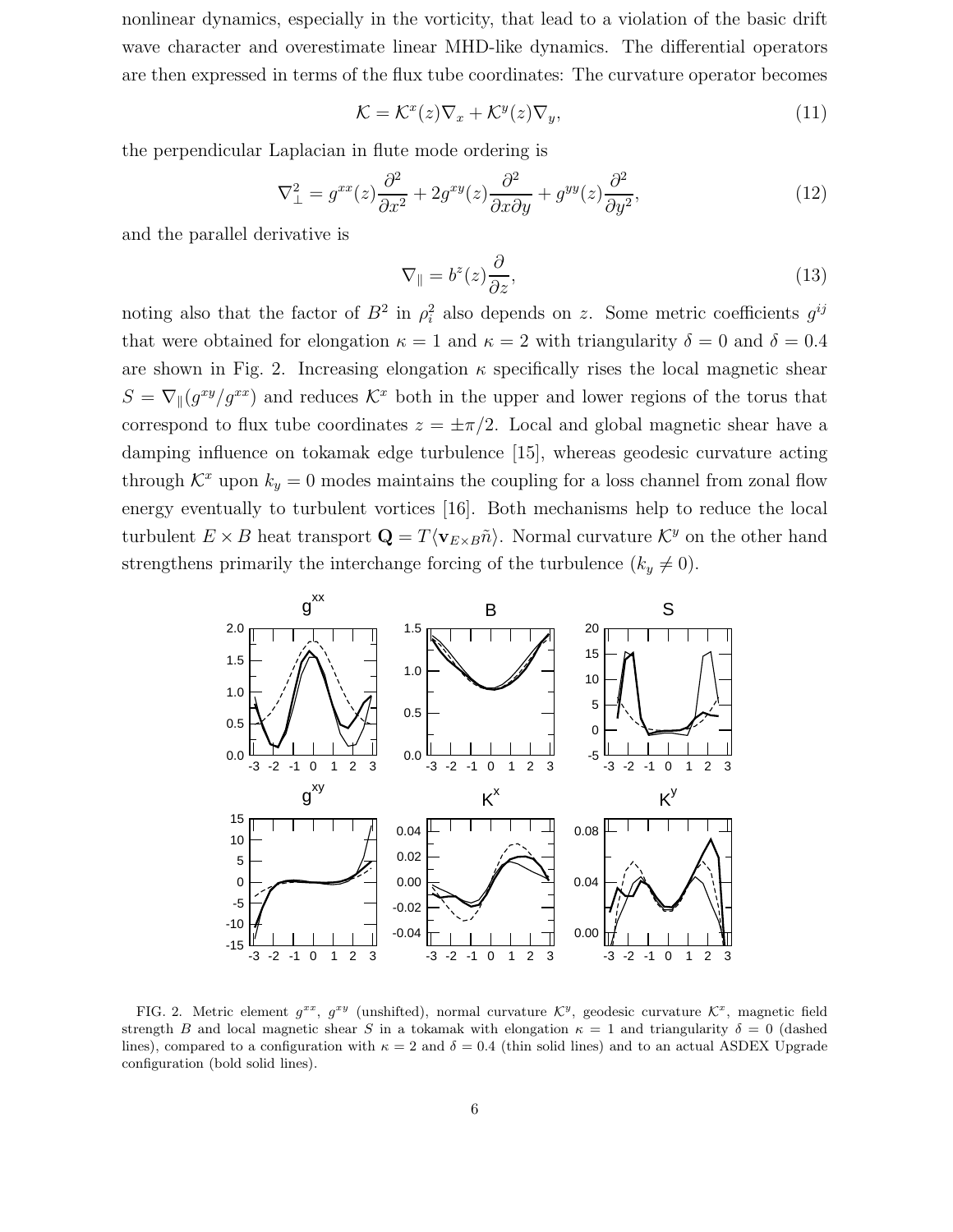#### V. INFLUENCE OF ELONGATION AND TRIANGULARITY ON TURBULENCE AND TRANSPORT

We construct a series of tokamak equilibria for elongation  $\kappa = 1.00, 1.25, 1.50, 1.75, 2.00$ and triangularity  $\delta = 0, 0.1, 0.2, 0.3$  and 0.4 with equal profiles of pressure and rotational transform. The flux tube is chosen for a radial position  $V/V_0 = 0.90$  which for typical L-mode tokamak experiments is located in the strong pressure gradient pedestal region defining the plasma edge. The background density profile and rotational transform are linearised within the bounds of the radial computational domain. We restrict our simulations for now to the closed field line region lying a few tens of ion gyroradii inside from the separatrix, thus avoiding complications that occur by a divergent metric and associated grid deformation when the last closed flux surface is approached in the vicinity of an X-point. Ultimately, the goal of edge turbulence simulations will be to combine sufficiently well resolved nonlocal drift wave computations with a representation of the realistic field line geometry crossing the separatrix to the bounded scrape-off layer region.

When the plasma shape is thus varied, we have a particular interest in the effects on fluctuation time and spatial scales, on the radial variation of flux surface averaged (zonal) flows, and on turbulent transport.

The cross-field turbulent transport is locally determined by the radial component of  $E \times B$  convection of the fluctuating density and thus for isothermal plasma given by

$$
Q_e = T_e \tilde{v}_x \tilde{n}_e \quad \text{and} \quad Q_i = T_i \tilde{u}_x \tilde{n}_i. \tag{14}
$$

The local flows  $Q(x, y, z)$  are fluctuating in time, and for specifying a quantitative value to it the time average over a sufficiently long window, that covers all relevant frequency scales, is taken during the final phase of simulations after all initial linear transients and spin-up of flows and oscillations have reached saturation. The zonally averaged (over the yz-domain) flux is given by  $\langle Q(x)\rangle_{y,z}$ . The units of transport fluxes obtained by this procedure are given by standard gyro-Bohm normalisation to  $p_e c_s (\rho_s/L_{\perp})^2$ . The integration obtaining the global transport across an entire magnetic flux surface takes the variation of surface area with elongation into account: the poloidal circumference  $\lambda$  of an ellipse scales roughly like  $\lambda \approx 2\pi r [0.75(1+\kappa^2)/\kappa-0.5]$  which gives  $\lambda(\kappa \equiv 2) \approx 1.4\lambda(\kappa \equiv 1)$ for volume-averaged flux surface radius  $r = \sqrt{V/2\pi R_0}$ . We observe that the influence of elongation via the turbulence dynamics on local transport fluxes is much larger than the additional factor on global scalings given by this surface factor: The electron transport flux  $F_e$  (where  $Q_e = T_e F_e$ ) shown in Fig. 3 is reduced to more than a third when elongation is increased from a circular cross section to  $\kappa = 2$ .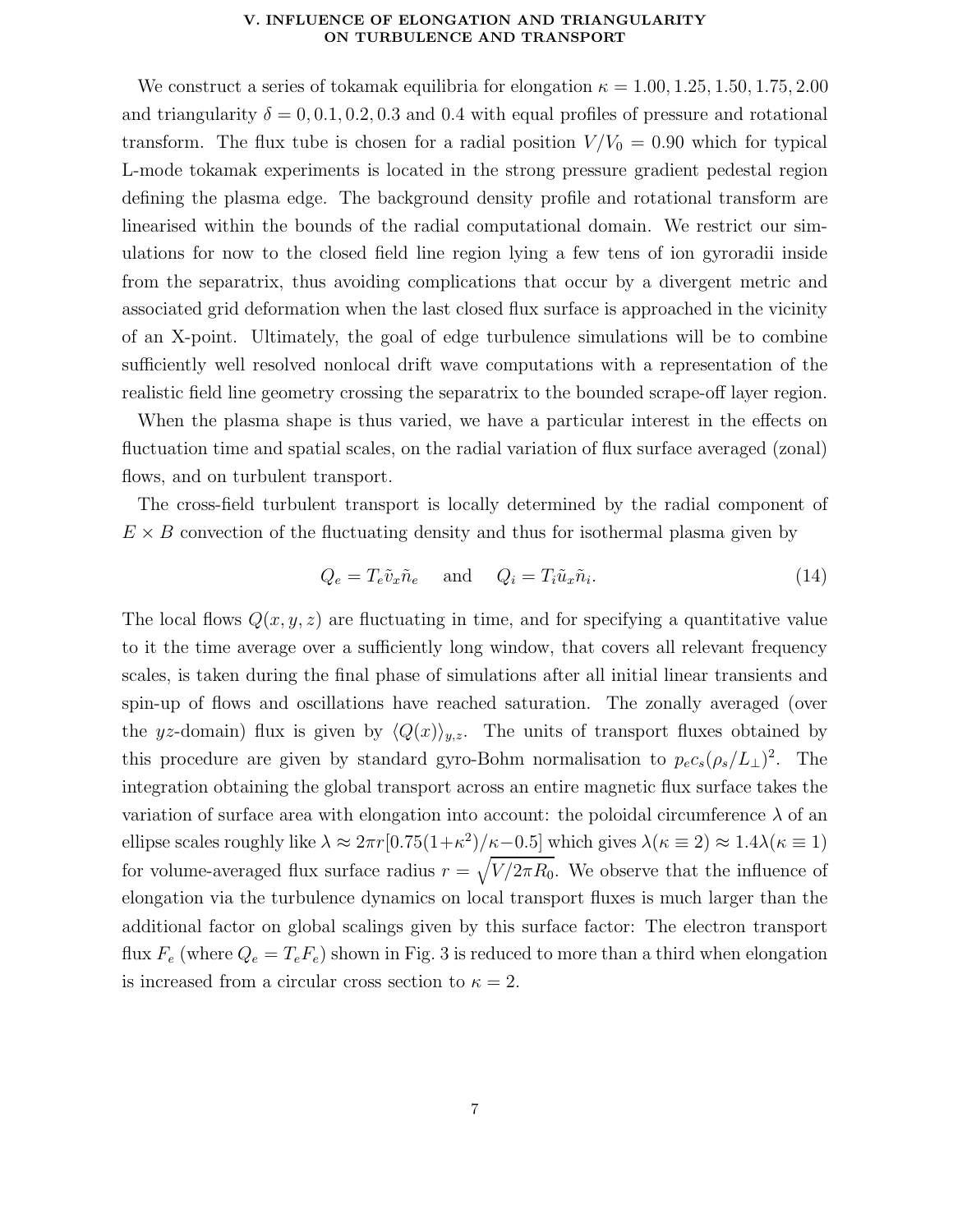

FIG. 3. Dependence of turbulent electron transport  $F_e$  (in gyro-Bohm units) on elongation  $\kappa$  for various values of triangularity between  $\delta = 0$  and 0.4.

The same set of data results for  $F_e$  is displayed against triangularity  $\delta$  in Fig. 4. For  $\kappa = 1$  the transport flux is independent from triangularity within the error bars given by the deviation of the fluctuating data from its time average. For higher elongation  $\kappa = 2$ we observe that transport  $F_e$  is increased from the normalised value of 0.20 to 0.28 by increasing triangularity from 0 to 0.4.



FIG. 4. Same data as Fig. 3: Dependence of turbulent transport  $F_e$  on triangularity  $\delta$  for various values of elongation between  $\kappa = 1$  (top) and 2 (bottom). Error bars show the standard deviation of fluctuating data from their time average.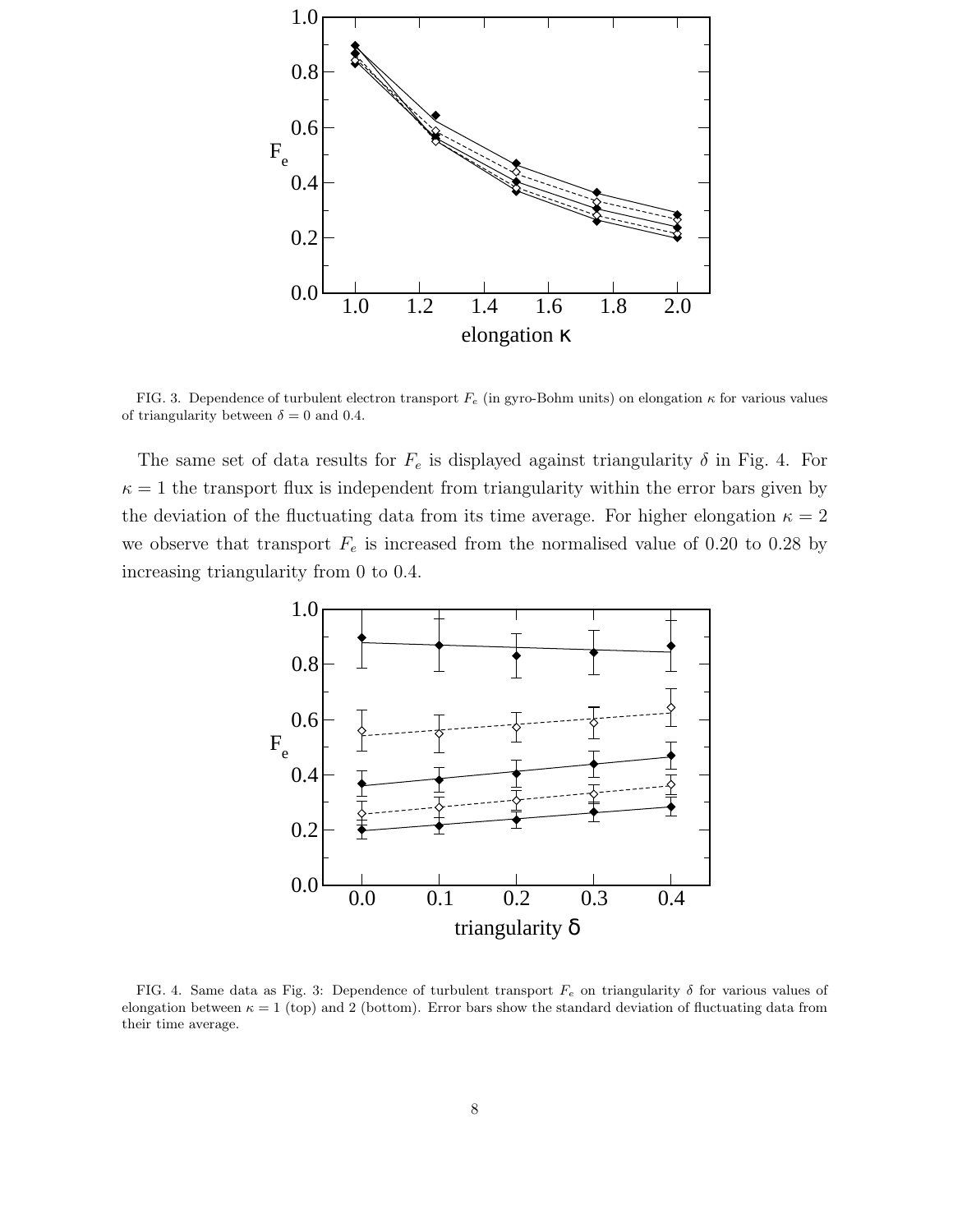A good fit to the transport data within fluctuation error bars is obtained by

$$
F_e(\kappa, \delta) \approx F_{1,0} \cdot \kappa^{-2.15 + 1.46\delta} \tag{15}
$$

where  $F_{1,0} = F(\kappa = 1, \delta = 0)$ . For fixed gradients and in the present isothermal approximation, the local diffusivity  $\chi$  is proportional to  $F_e$  and thus to the roughly inverse quadratic scaling with  $\kappa$  given in Eq. 15. At a glance, this appears to contradict the naive view one may find by simply deconstructing global experimental energy confinement scalings, which can lead to inferring a nearly complete lack of  $\kappa$  scaling on local transport [22]. The latter result was obtained by assuming a scaling of  $\chi$  with a safety factor  $q(\kappa)$ : there, a variation of  $q$  with elongation is a result of the assumption of independently scaling toroidal current I and toroidal magnetic field  $B_T$ . In addition, the thermal energy content of the plasma is approximated by the average pressure and total volume  $V$ , where  $V \sim \kappa$  has been assumed. This assumption might be too crude, as flux surfaces are more circular towards the plasma centre where the pressure is largest, than at the edge at which  $\kappa$  usually is defined.

In our computations, however, the same  $q$  and  $p$  profiles are maintained in the calculation of the numerical equilibria throughout variations of  $\kappa$  and  $\delta$  in HELENA. This approach is favourable when the attention shall be focused on first principle physics mechanisms, like the geodesic transfer effect and normal curvature forcing in our present study. The complimentary approach to calculate the equilibria by specifying  $I(r)$  instead of  $q(r)$  will lead to a rise of both q and global magnetic shear  $\hat{s} = (r/q)(\partial q/\partial r)$  with increasing elongation. While stronger shear reduces the turbulent transport [15], an increase in  $q$ enters into the parallel to perpendicular scale length ratio  $\epsilon = (qR/L_{\perp})^2$ , which directly scales fundamental plasma parameters  $(\hat{\mu}, \hat{\beta})$  and the coupling of curvature operators in the turbulence code. It will of course be worthwhile to undertake such a complimentary approach in some future turbulence study in order to validate the empirical scaling.

# VI. SHEARED FLOWS IN THE PRESENCE OF A TOKAMAK DIVERTOR

Time traces are resolved down to 1/20th of the drift frequency  $\omega_{DW} = c_s/L_{\perp}$ , and long computational runs are required to account for zonal flows with  $\omega \approx 0$ . A typical number of time steps is  $10^5$ . Geodesic acoustic mode (GAM) oscillations may be distinctly detectable for some parameters and are expected for circular geometry around  $\omega/\omega_{DW} = (2L_{\perp}/R)\sqrt{(1+\tau_i)/2}$ . In our case,  $\omega_{GAM} = 0.03\omega_{DW}$ . In general, the GAM frequency is determined by the geodesic curvature term  $\mathcal{K}^x$  and is influenced by flux surface deformation.

The variation of  $\mathcal{K}^x$  with elongation  $\kappa$  in the HELENA metric can be understood by expressing the cylindrical coordinates  $(R, \Phi, Z)$  of a plasma in an axisymmetric configurations in terms of flux coordinates  $(\rho, \theta, \phi)$  by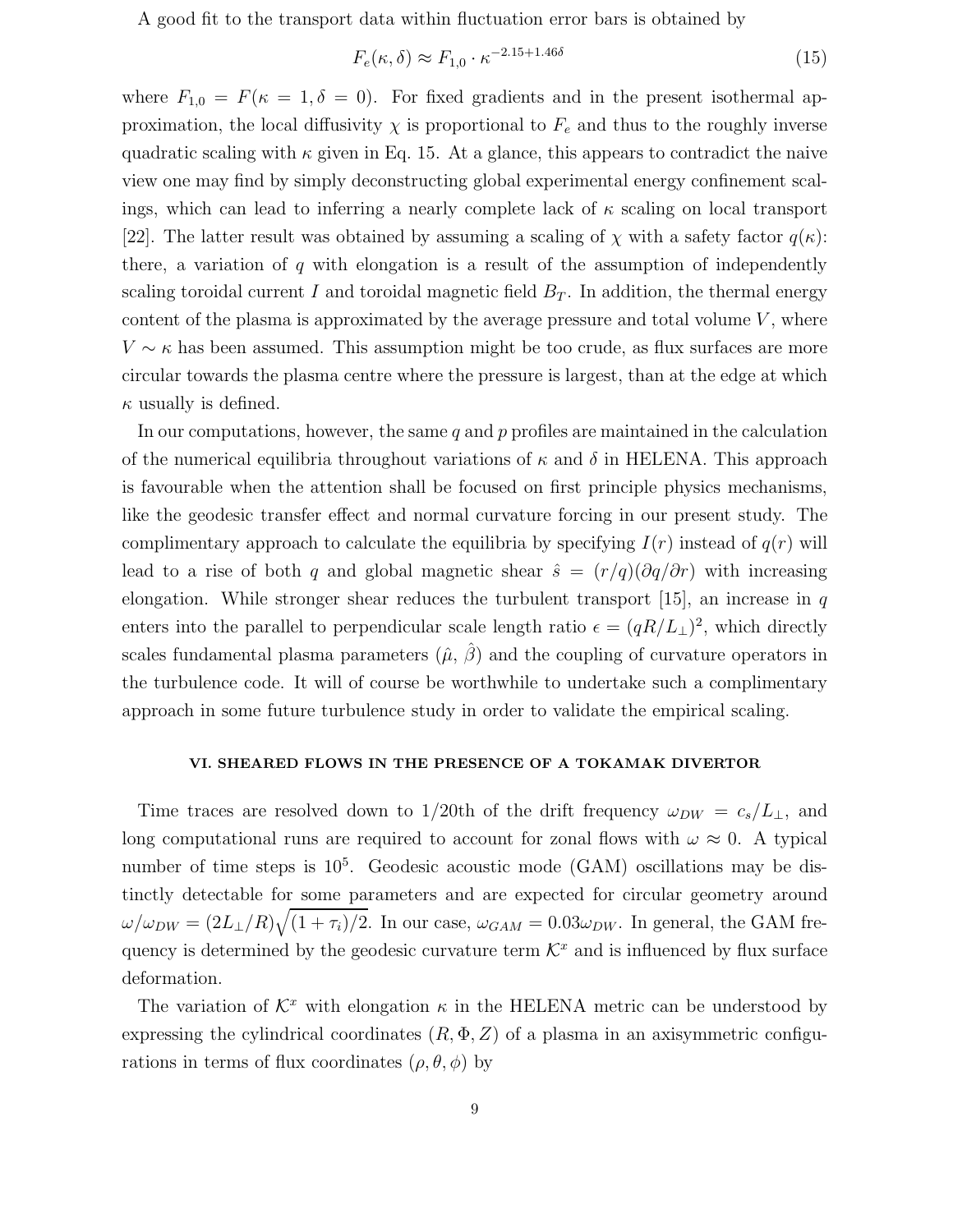$$
R = R_0 + (\rho/\kappa)\cos\theta \quad \text{and} \quad Z = (\rho\kappa)\sin\theta. \tag{16}
$$

The geodesic curvature effect is the action of the curvature operator K upon  $k_y = 0$ . In local flux tube coordinates and low beta approximation this works through the part

$$
\mathcal{K}^x \partial_x = (cB_0/B^2)(\partial_z \ln B^2)\partial_x \tag{17}
$$

where the radial dependence of the magnetic field strength may in a low aspect ratio approximation ( $\epsilon = \rho/R_0 \ll 1$ ) be written as

$$
B \approx B_0 R_0 / R = B_0 [1 + (\epsilon/\kappa) \cos \theta]^{-1},\tag{18}
$$

where in flux tube coordinates  $z = \theta$ , so that

$$
\mathcal{K}^x \sim \left(\frac{2\rho}{R}\right) \frac{1}{\kappa} \sin \theta. \tag{19}
$$

This factor  $1/\kappa$  in the geodesic curvature term does also accordingly scale the geodesic acoustic mode frequency: stronger elongation shifts the GAM resonance frequency in the spectrum closer to the zero-frequency zonal flow. The same argument, now applied to the normal curvature term  $\mathcal{K}^y$ , also accounts for a corresponding scaling of the (interchange) drift wave frequency likewise with  $\kappa^{-1}$ .



FIG. 5. Local frequency spectra  $\tilde{\phi}(\omega)$  for  $\kappa = 1$  (black) and  $\kappa = 2$  (blue), both for  $\delta = 0$ . Arrows indicate the drift wave and GAM resonances.

For the parameters used in our computations, the GAM peak does not protrude very distinctly but can still be identified on the flat top of the spectra. In Fig. 5 the discrete Fourier transform spectrum  $\tilde{\phi}(\omega)$  for a measurement of  $\tilde{\phi}$  at a local point in the centre of the xyz-domain is shown: the spectrum below the GAM resonance is mostly flat except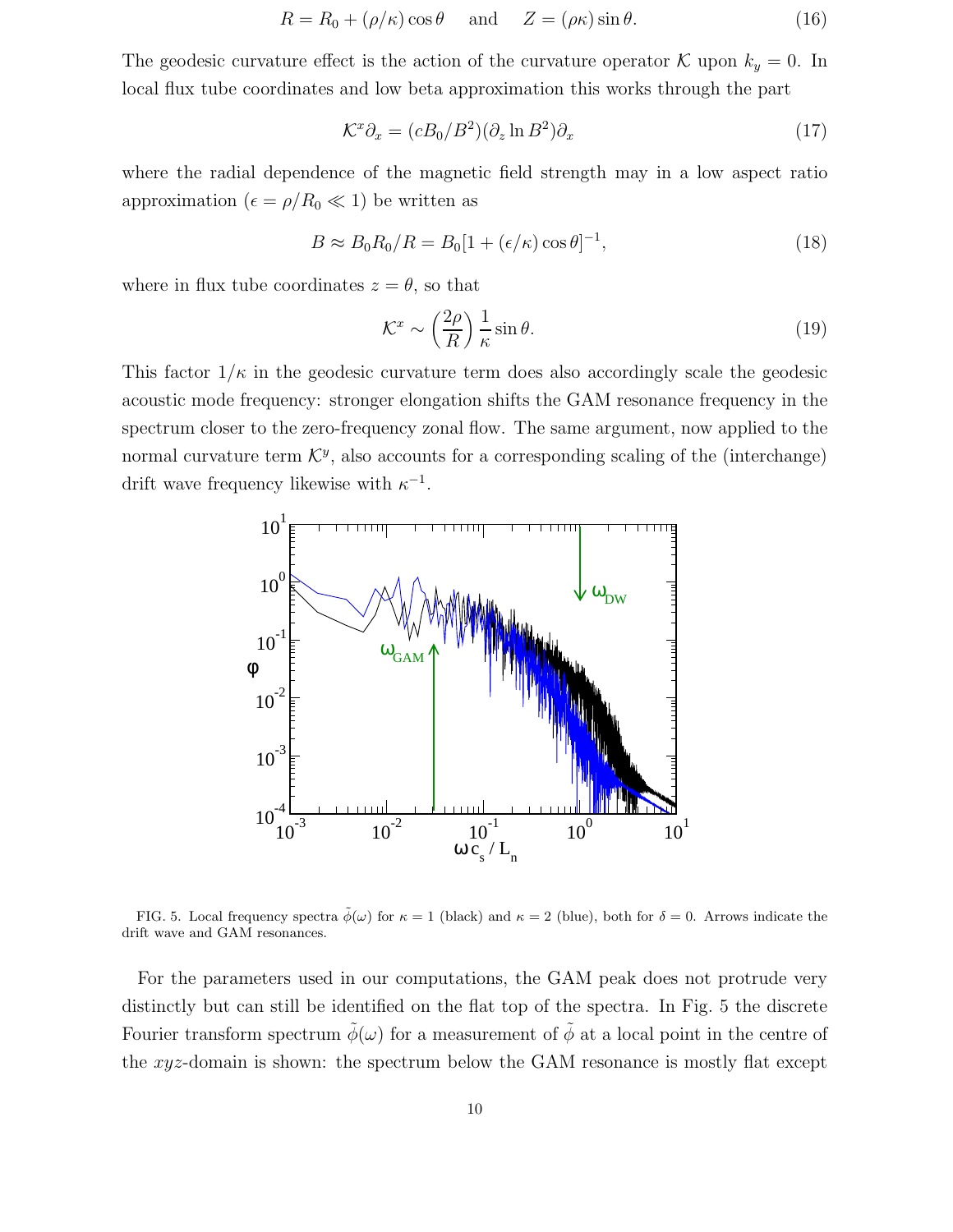for the distinct zonal flow peak at  $\omega = 0$ . The higher frequency part shows a typical  $\omega^{-\alpha}$ cascade structure, where the exponent  $\alpha$  changes at some point for larger frequencies. The change of exponent occurs around the drift frequency  $\hat{\omega} \approx 1$ , which for our choice of edge parameters coincides also with the Alfvén frequency. One may identify three ranges in the spectrum: A flat top region between the zonal flows and GAM frequencies, one intermediate cascade range between the GAM and drift wave frequencies with  $\alpha \approx 1-2$ , and another cascade range between the drift wave and the dissipation times scale with  $\alpha \approx 3-5$ .

As expected from the above considerations, both GAM and drift wave frequencies are reduced by increasing elongation to lower values  $\omega \to \omega/\kappa$ . The whole spectrum is thus shifted to the left for  $\kappa = 2$  in Fig. 5.

In addition to computing the flux surface shapes with varying elongation and triangularity discussed above, HELENA can also be used to obtain equilibria with an outer boundary defined by an experimentally reconstructed separatrix position. In this way we obtain an equilibrium in the typical shape of an ASDEX Upgrade (AUG) [23] lower single null divertor configuration (as shown in Fig. 1). The additional asymmetric shaping by the presence of an X-point in the lower part of the torus leads to an increase of local magnetic shear near  $z = -\pi/2$  and an associated local reduction of geodesic curvature. The elongation and triangularity of this configuration are otherwise comparable to  $\kappa \approx 1.6$ and  $\delta = 0.3$ . This AUG configuration was first used in edge turbulence computations in Ref. [19], where the dependence of transport on  $\beta$ , and thus on the Shafranov pressure shift, was established: it was found that the onset of MHD ballooning mode turbulence is prevented for typical tokamak edge parameters due to the shaping effects in realistic geometry, and the nature of transport is still basically of the drift-Alfvén wave character.

The local magnetic shear  $S = \partial_z g^{xy} / g^{xx}$  is displayed in Fig. 2 for the AUG model, the circular  $\kappa = 1$  and the elongated tokamak  $\kappa = 2$ . For the upper region of the torus near  $z = +\pi/2$  the local shear is comparable to the case of an equivalent up-down symmetric configuration with the average elongation  $\kappa_{AUG} = 1.6$ . In the lower part around  $z = -\pi/2$  near the X-point we see that S is increased to a level corresponding to an elongation of 2. On flux surfaces nearer to the separatrix  $(V/V_0 = 1)$  than the present radius  $(V/V_0 = 0.90)$  local magnetic shear is further considerably increased in the X-point region, whereas geodesic curvature  $\mathcal{K}^x$  is further lowered. The AUG model thus has, for the present flux tube position, properties relevant to the turbulence dynamics that are in some aspects in between those of up-down symmetric configurations with  $\kappa = 1.6$  and 2.0. Transport in the AUG model is reduced to  $F_e = 0.5$  compared to  $F_e = 0.9$  for the circular torus. The nonlinear growth rate  $\Gamma_N = F_e/2E_{tot}$  is only slightly lower for the AUG model with  $\Gamma_N = 0.007 \pm 0.001$  than for the circular torus with  $\Gamma_N = 0.0085 \pm 0.001$ .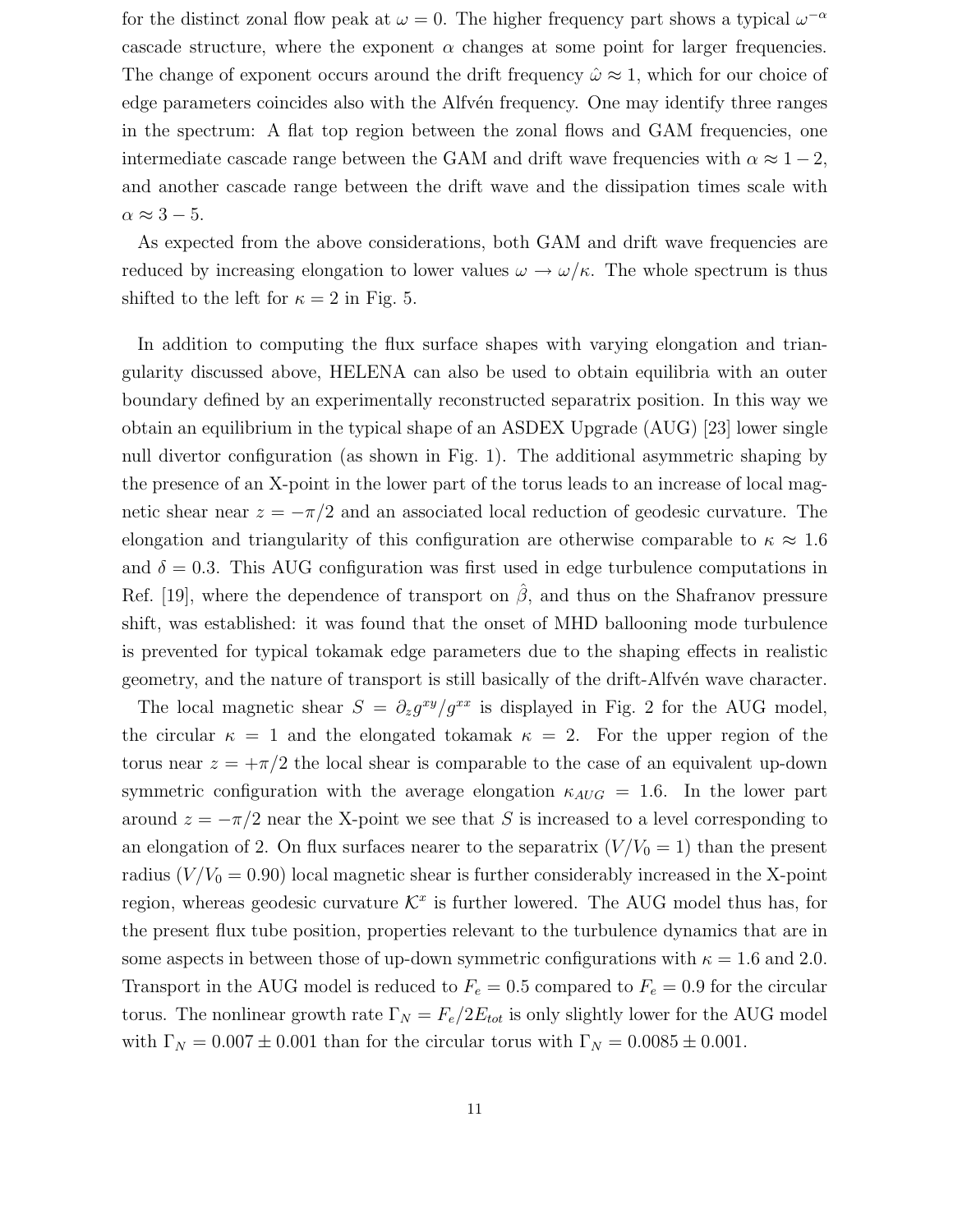

FIG. 6. Radial  $k_x$  spectra of flux surface averaged vorticity  $\langle \Omega \rangle = \partial_x \langle u_y \rangle$ , related to nonlinear growth rate Γ<sub>N</sub>: the ASDEX Upgrade configuration (bold line) has slightly larger (+16 %) cumulative amplitude in all modes of the vorticity spectrum than the circular tokamak (thin dashed line). The reduction of geodesic curvature with increasing  $\kappa$  thus enhances the shear flow only insignificantly by effectively lowering the coupling of zonal flows to GAMs.

A reduction of geodesic curvature by elongation and X-point shaping might be expected to lead to a weakening of the geodesic transfer coupling mechanism for energy from zonal flows to GAMs. This can be analysed by comparing the flux surface averaged vorticity

$$
\langle \Omega(x) \rangle = \partial_x \langle u_y(x) \rangle \tag{20}
$$

for the configurations of the circular torus with the AUG model. The zonal flow velocity  $u_y(x)$  is derived from the electrostatic potential fluctuations by  $\langle u_y(x) \rangle = (c/B)\partial_x\langle \tilde{\phi}(x) \rangle$ . The zonal vorticity  $\langle \Omega \rangle$  thus represents the radial shearing of zonal flows, which is considered responsible for the turbulent shear flow decorrelation and energetic damping of vortices [10]. Concerning the geometric effect on this, however, we find that the cumulative amplitude of the modes in the radial spectrum of zonal vorticity is only slightly increased by  $10-20\%$  for the elongated AUG for  $\langle \Omega \rangle$  expressed in terms of the nonlinear growth rate  $\Gamma_N$  in Fig. 6. The lowest  $k_x$  mode in these spectra makes up for approximately 8% of the total vorticity. Evidence for an enhancement of shear flows by elongation and X-point shaping is present but weak. The reduction of turbulent edge transport is thus mainly a result of the local magnetic shear effect [15].

It can be expected that the enhancement of zonal flows is more pronounced for stronger shaping, when the separatrix is approached by either specifying a flux tube nearer to  $V/V_0 = 1$ , or by allowing for a radially inhomogeneous metric in the turbulence code in simulations with global profile evolution. We have observed in such global models that a spin-up of zonal flows in a radially narrow region of the computational domain